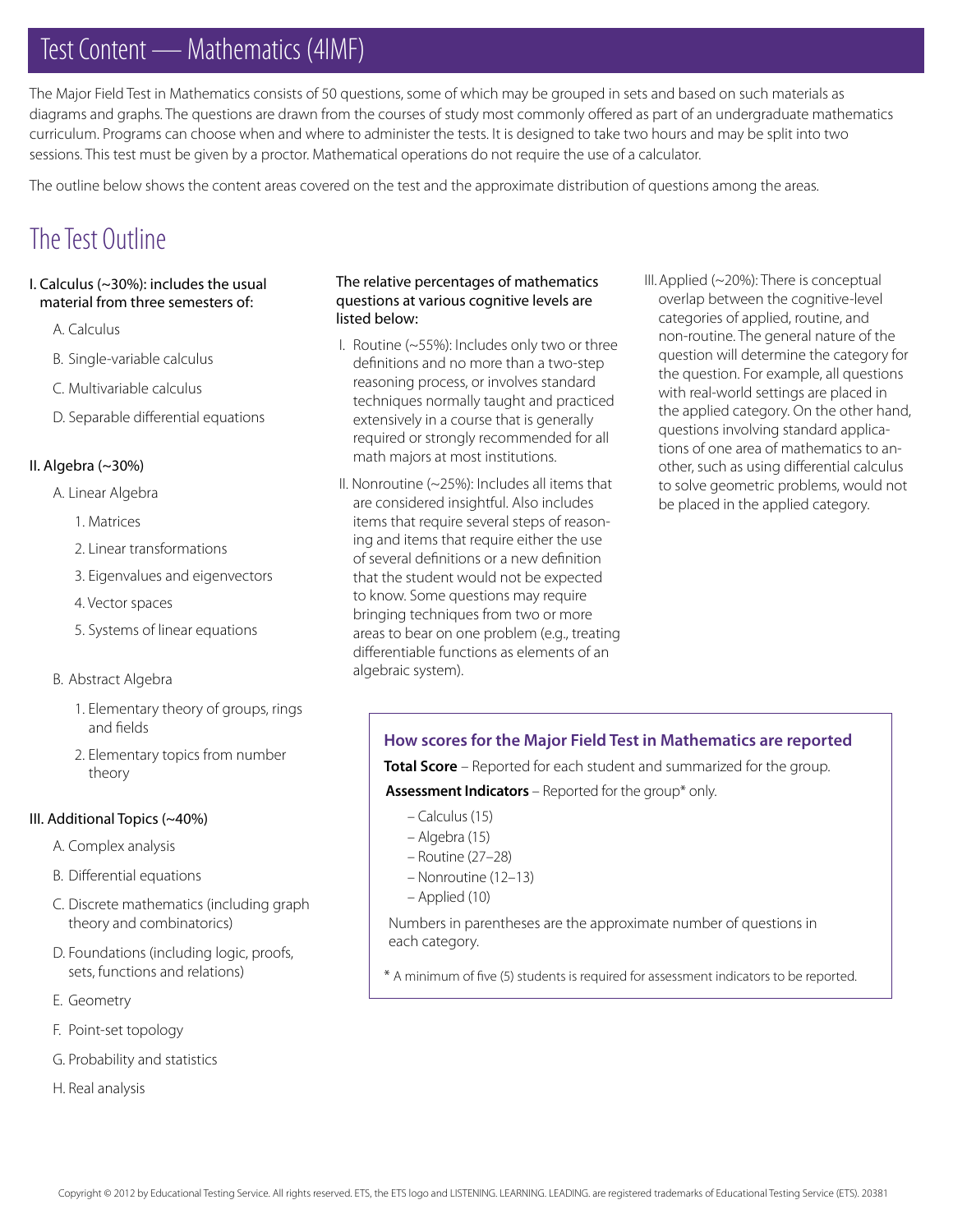### *MATHEMATICS TEST SAMPLE QUESTIONS*

The following questions illustrate the range of the test in terms of the abilities measured, the disciplines covered, and the difficulty of the questions posed. They should not, however, be considered representative of the entire scope of the test in either content or difficulty. An answer key follows the questions.

- 1. On a questionnaire, a respondent must choose 3 of the 5 questions presented. How many different combinations of 3 questions can the respondent possibly choose?
	- (A) 10
	- (B) 15
	- (C) 20
	- (D) 30
	- (E) 60
- 2. A function *f* has the property that, at every point A function *f* has the property that, at every point  $(x, y)$  on the curve  $y = f(x)$ , the slope of the line tangent to the curve is equal to 2*xy*. Which of the following best describes the function *f* ?
	- (A) Linear
	- (B) Trigonometric
	- (C) Inverse trigonometric
	- (D) Logarithmic
	- (E) Exponential
- 3. Let *A* and *B* be metric spaces and let  $f : A \rightarrow B$ . Suppose that whenever *X* is an open set in *B*, the suppose that where ver  $\overline{A}$  is an open set in *B*, the set  $\{a \in A : f(a) \notin X\}$  is closed in *A*. Which of the following must be true?
	- I. *f* is injective
	- II. *f* is continuous.
	- III. *f* is a homeomorphism.
	- (A) None
	- (B) II only
	- (C) III only
	- (D) I and III only
	- (E) I, II, and III
- 4. In the *xy*-plane, the line that is tangent to the graph of  $y = x^2$  at the point (2, 4) has a slope of
	- (A)  $\frac{1}{2}$ (B) 1 (C) 2 (D) 4
	- (E) 8
- 5. The set  $\{1, 2, 4, 7, 8, 11, 13, 14\}$  forms a group under the operation of multiplication modulo 15. Which of the following is the cyclic subgroup generated by  $\{7\}$ ?
	- $(A) \{1, 7\}$ (B)  $\{1, 2, 7, 14\}$ (C)  $\{1, 4, 7, 13\}$ (D)  $\{1, 7, 8, 13, 14\}$ (E)  $\{4, 7, 11, 14\}$
- 6. For each real number  $t \neq 0$ , define the function  $\phi_t$ :  $\mathbb{R} \to \mathbb{R}$  by  $\phi_t(x) = |x|^{t}$ . A subset *A* of real numbers is called invariant with respect to the collection of functions  $\phi_t$  if  $\phi_t(A) \subseteq A$  for each  $t \neq 0$ . For this collection of functions, which of the following intervals are invariant?
	- I.  $(0, 1]$ II.  $\left[0, \frac{1}{2}\right)$
	-
	- III.  $(0, \infty)$
	- (A) I only (B) II only
	- (C) III only
	- (D) I and III
	- (E) II and III